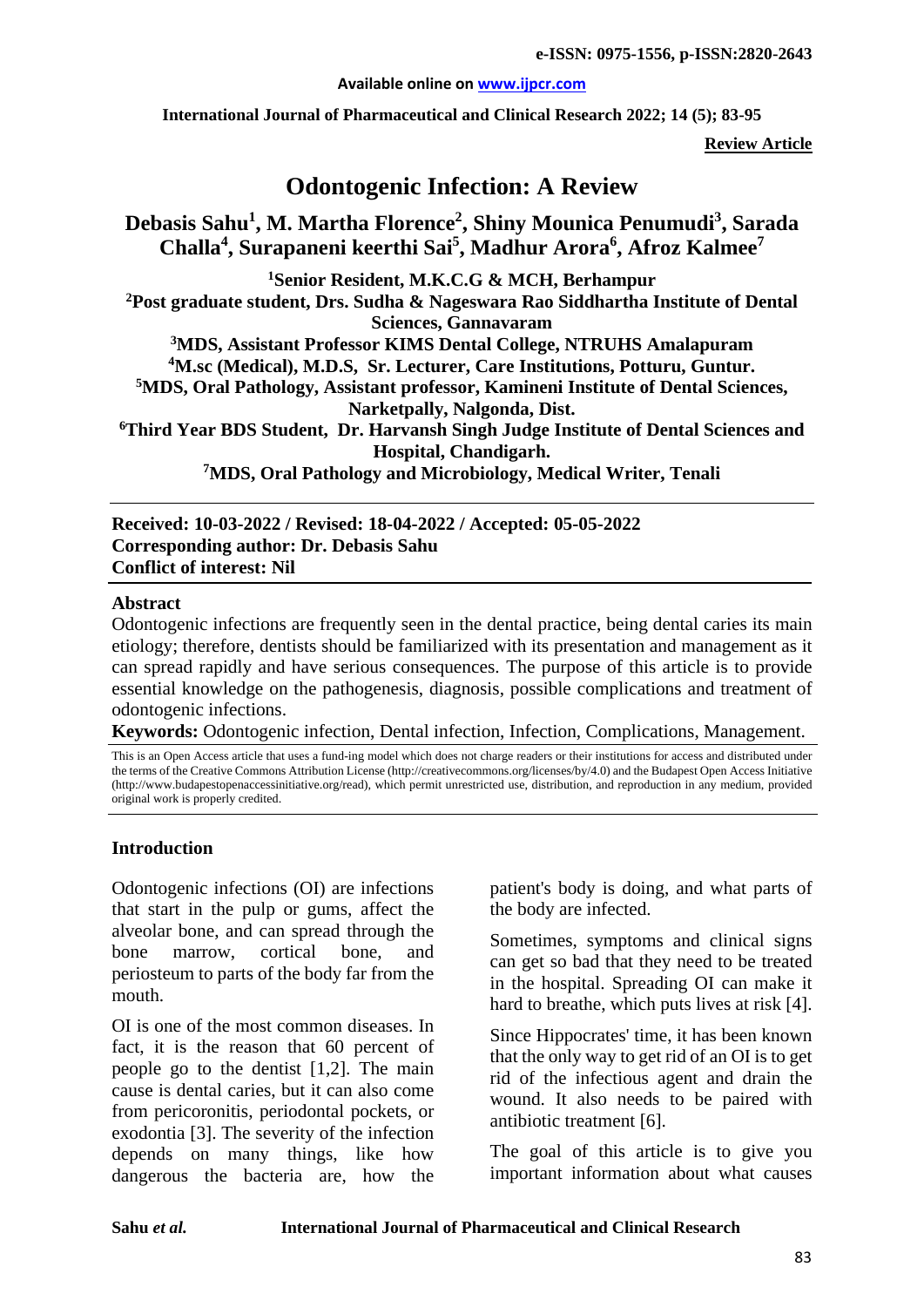odontogenic infections, how to diagnose them, and how to treat them, allowing a treatment to be set up that keeps the infection localized and stops it from spreading to deep anatomical spaces. This keeps the patient safe.

# **Pathogenesis**

### **How the host reacts to an infection**

The immune system is a group of specialized cells that work as a protective barrier. The immune system is made up of two parts: the innate system and the acquired system [7].

The innate system is a type of defense that works when an antigen comes in contact with it. On the other hand, the acquired system is a type of defense that is specific to an antigen and can recognize the antigen it is up against. So, making memory cells that can quickly find an antigen and act against it if it comes back [7]. The immune system is made up of leukocytes like T, B, and killer lymphocytes, granulocytes like neutrophils, basophils, eosinophils, and mast cells, and antigen-presenting cells like macrophages, Langerhans cells, and dendritic cells [8].

When bacteria get into the body, a series of immune responses happen to fight the infection. The macrophage is the body's first line of defense. It does two things: it releases chemotactic factors that bring neutrophils to the site of the injury, and it acts as an antigen-presenting cell for the neutrophils, which eat bacteria. Chemicals like histamines, bradykinins, cytokines, and prostaglandins are released, which causes the blood vessels to widen and the spaces between endothelial cells to open. This lets plasma flow into the spaces between the cells, where it builds up and then turns into fibrin. During an infectious process, people can see the classic signs of inflammation, like swelling, redness, pain, edema, and loss of function [9]. To sum up this process, we can say: 1) Increased blood flow from dilated blood vessels; 2) Extravasation of plasma and white blood cells; 3) Increased permeability and neutrophil diapedesis; 4) Formation of fibrin walls; 5) Ingestion of bacteria by macrophages; and 6) Deposition of dead tissue by macrophages [2].

# **Patients with low immunity**

There are many things that can weaken the immune system, such as using corticosteroids for a long time, getting a transplant, having HIV, being an alcoholic, having liver disease, or having diabetes [10].

OI is a lot more likely to happen when a person has a health problem. Even more than the location of an infection, systemic diseases have been shown to make a person stay in the hospital longer and take longer to get better [11].

The most common systemic condition is diabetes, which, when not under control, makes infections worse and lengthens hospital stays because the immune system doesn't work as well [12].

Hyperglycemia happens when diabetes isn't under control. This affects the body's defense cells and makes it easier for an infection to stay around [7,13,14]:

1. Lessening of leukocytes' ability to move, stick together, move, and eat. They are less able to fight off bacteria and keep the inflammatory state going for longer.

2. Fewer fibroblasts, endothelial cells, and collagen are being made. stops tissue from healing.

3. Macrophages and monocytes avoid apoptosis, which makes them make more cytokines and keeps the inflammatory process going for longer. Insulin resistance gets worse when there is chronic inflammation.

4. Microangiopathy slows blood flow, which means fewer oxygen and nutrients get to cells that protect and heal. Also, it makes it harder for antibiotics to get to the place where the infection is.

5. Keratinocytes can't make as many copies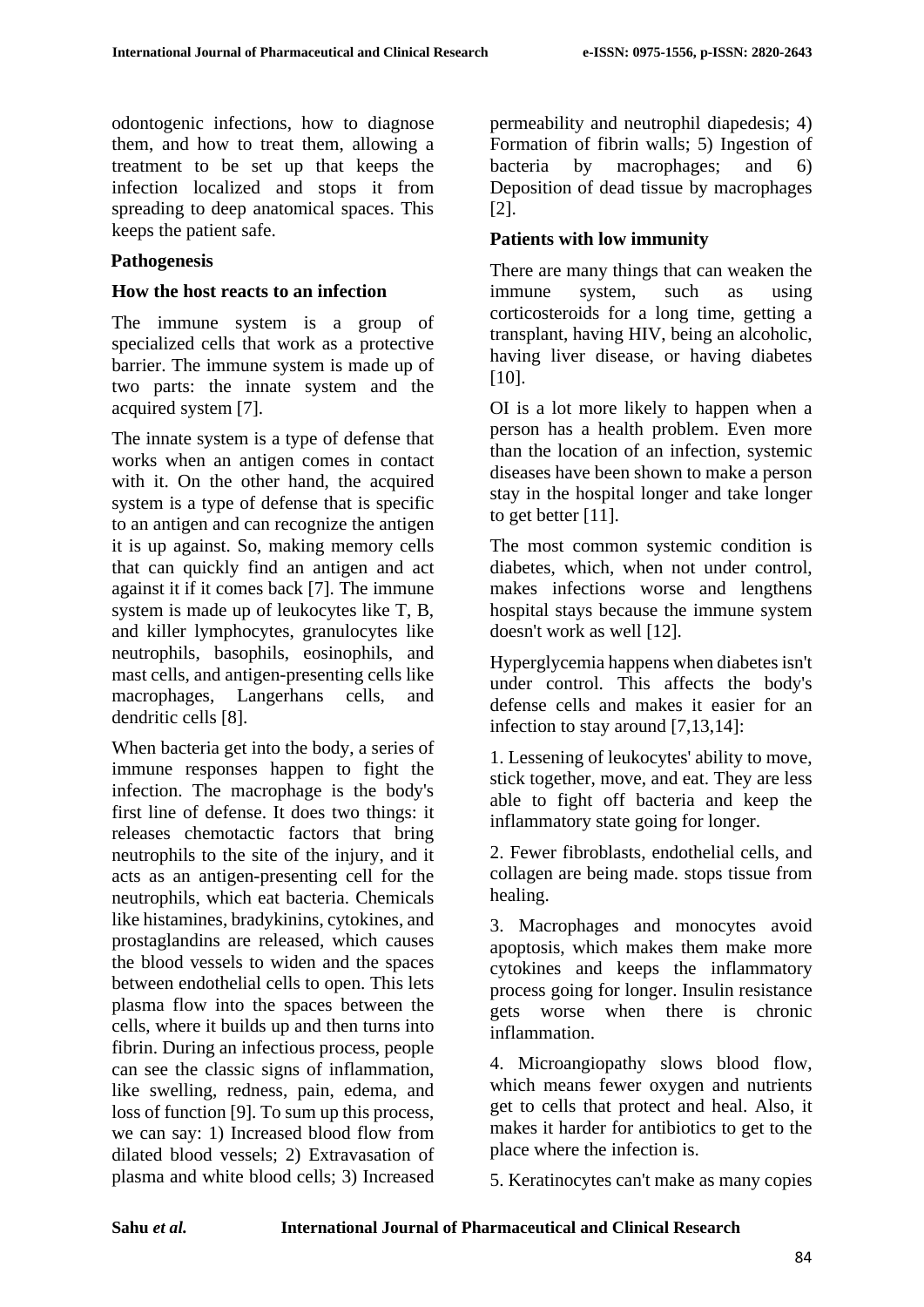as they used to, so wounds take longer to heal.

#### **Microbiology**

Normal oral flora is made up of a mix of bacteria that can live with or without oxygen [15]. Aerobic bacteria can live and grow in places where there is oxygen. They set up the environment so that anaerobic bacteria, which live and grow without oxygen, can spread and take over. Due to their high virulence, strict anaerobic bacteria are more likely to get into tissues and damage them [4].

OI is caused by many different kinds of

bacteria. There are more gram-positive cocci and gram-negative rods than gramnegative rods, with streptococci being the most common Table 1 [16,17]. The number of anaerobic bacteria to aerobic bacteria is 3 to 1. 75 percent have anaerobic bacteria, and 25 percent have aerobic bacteria [2]. Even though the virulence of the bacteria is one thing that can affect how bad an infection is, the number of bacteria is often more important in getting past the host's defenses [4]. The increment in bacterial load increases the diversity of microorganisms. When they work together, there is a synergy that makes them more dangerous [18].

| <b>Gram</b> stain | <b>of</b><br><b>Type</b>    | <b>Aerobes or facultative</b> | <b>Strict anaerobios</b>       |  |
|-------------------|-----------------------------|-------------------------------|--------------------------------|--|
|                   | bacteria                    | anaerobes                     |                                |  |
|                   |                             | Streptococcus spp             | Peptococcus spp                |  |
| Gram-             | Staphylococcus spp<br>Cocci |                               | Peptostreptoccus spp           |  |
| positive          |                             |                               | Eubacterium                    |  |
|                   | Rods                        | Lactobacillus spp             | Actinomyces                    |  |
|                   | Cocci                       |                               | Veilonella                     |  |
| Gram-             |                             |                               | Porphyromonas<br>spp           |  |
| negative          |                             | Capnocytophaga<br>spp         | Bacteroides spp Prevotella spp |  |
|                   |                             | Actinobacilo<br>spp           | Fusobacterium spp              |  |
|                   | Rods                        | Eikenella spp                 | Selenomonas sputigena          |  |

**Table 1: Common bacteria in OI. Adapted from Brook I, et al. [17].**

| Table 2: Anatomic spaces of the oral and maxillofacial region. Adapted from Hupp JR, |  |
|--------------------------------------------------------------------------------------|--|
| et al. $[20]$ .                                                                      |  |

|                  | Localization | <b>Spaces</b>                                                                                                                                  |  |  |
|------------------|--------------|------------------------------------------------------------------------------------------------------------------------------------------------|--|--|
|                  | Maxillary    | Buccal, palatal, vestibular                                                                                                                    |  |  |
| <b>Primary</b>   | Mandibule    | Vestibular                                                                                                                                     |  |  |
|                  | Maxillary    | Canine/infraorbital, orbital                                                                                                                   |  |  |
| <b>Secondary</b> | Mandibule    | Sublingual, submandibular, parotid, pterigomandibular,<br>superficial<br>temporal, submental,<br>temporal,<br>deep<br>peritonsillar masseteric |  |  |
| <b>Advanced</b>  | Deep neck    | Lateral pharyngeal, retro pharyngeal, carotid, pretracheal,                                                                                    |  |  |
|                  |              | visceral, mediastinum                                                                                                                          |  |  |

**Table 3: Severity scale of the compromised anatomic spaces. Adapted from Flynn T, et al. [21].**

| <b>Severity Scale</b> | <b>Anatomic space</b>                                    |  |  |
|-----------------------|----------------------------------------------------------|--|--|
| $\vert$ 1 : Mild risk | Canine, vestibular maxillary and mandibular, palatal     |  |  |
| 2: Moderate risk      | Submandibular, sublingual, submental, pterigomandibular, |  |  |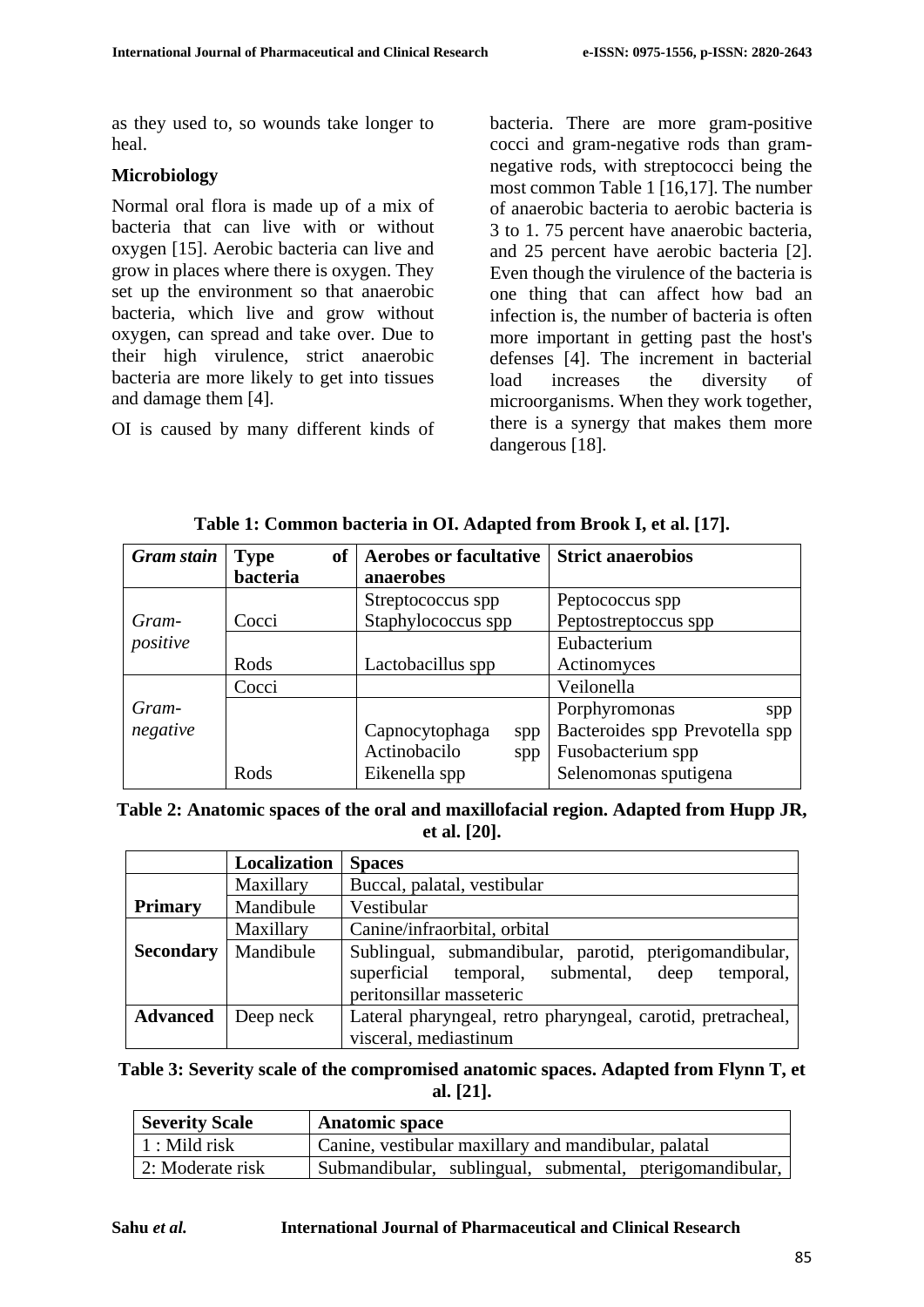|                 | submasseteric, temporal,                |                 |              |
|-----------------|-----------------------------------------|-----------------|--------------|
| 3: Severe risk  | Retropharyngeal,<br>pterigopharyngeal   | pterigopalatal, | pretracheal, |
| 4: Extreme risk | Mediastinum, intracranial, prevertebral |                 |              |

# **Dissemination of odontogenic infection (OI):**

OI start in dental and/or periodontal tissues and spread to deeper parts of the body [19]. When bacteria get to the dental pulp, they cause necrosis and cause an abscess to form. Once the infection is in the periapical tissue, it goes through the cortical bone periosteum and follows the path of least resistance.

1. Muscle attachments that show which way the infection is going and where it is.

2. The location of the tooth's tip.

3. How thick the bone around the tooth is.

There are three ways that OI gets around:

. real physical limits, make it easy for the 1) By continuity through anatomical spaces that, because they are virtual and don't have infection to spread from one to the other. 2) Getting into the circulatory system through the hematological route. 3) By lymphatic route: If it gets into the lymphatic system of the head and neck, it can spread through the lymph from the primary nodule close to the infectious focus to a secondary nodule in a different place [4].

Flynn et al. classify the severity of an infection based on which parts of the body are affected [21]. Figure 3. It has been said that the vestibular space (50%) is the aponeurotic space that is most often affected. However, other studies have found that it is the buccal space (60%) and the submandibular space (35%). Beyond these differences, it was decided that 43– 60% of deep neck space infections are caused by infections that start in the mouth [23,24].

# **Diagnosis**

# **The clinical picture**

The patient's medical history and symptoms are used to figure out if he or she has an OI. When you know when the symptoms started and how fast the infection spread, you can figure out how bad it is [20].

During diagnosis, it is very important to look at the patient's body. In the later stages of OI, vital signs change and there are fewer white blood cells. This is called Systemic Inflammatory Response Syndrome. Temperature is between 36° and 38°, heart rate is over 90/min, breathing rate is over 20/min, and neutrophils are over 12,000 mm3 [25].

During the examination, the affected area is seen to be swollen and red. The patient's dental, periodontal, and perioral health should be looked at [9]. During the exam of a person with OI, there are three stages that can be found: Cellulitis, immunization, or abscess [20].

Pain, redness, heat, swelling, and loss of function are all signs and symptoms of inflammation. Depending on how bad the infection is, there may be a rise in body temperature, diaphoresis, general malaise, odynophagia, dyspnea, dysphagia, and trismus. Some of these signs and symptoms point to an infection that needs to be treated by a specialist in the hospital [3,9,20].

# **Imaging**

There are many options, such as panoramic radiography, computed tomography (CT), magnetic resonance imaging (MRI), and ultrasound [16,26].

In the protocol for treating OI, panoramic radiography is the first choice for imaging because it shows signs of bone and tooth damage that help the doctor find the source of the infection [27].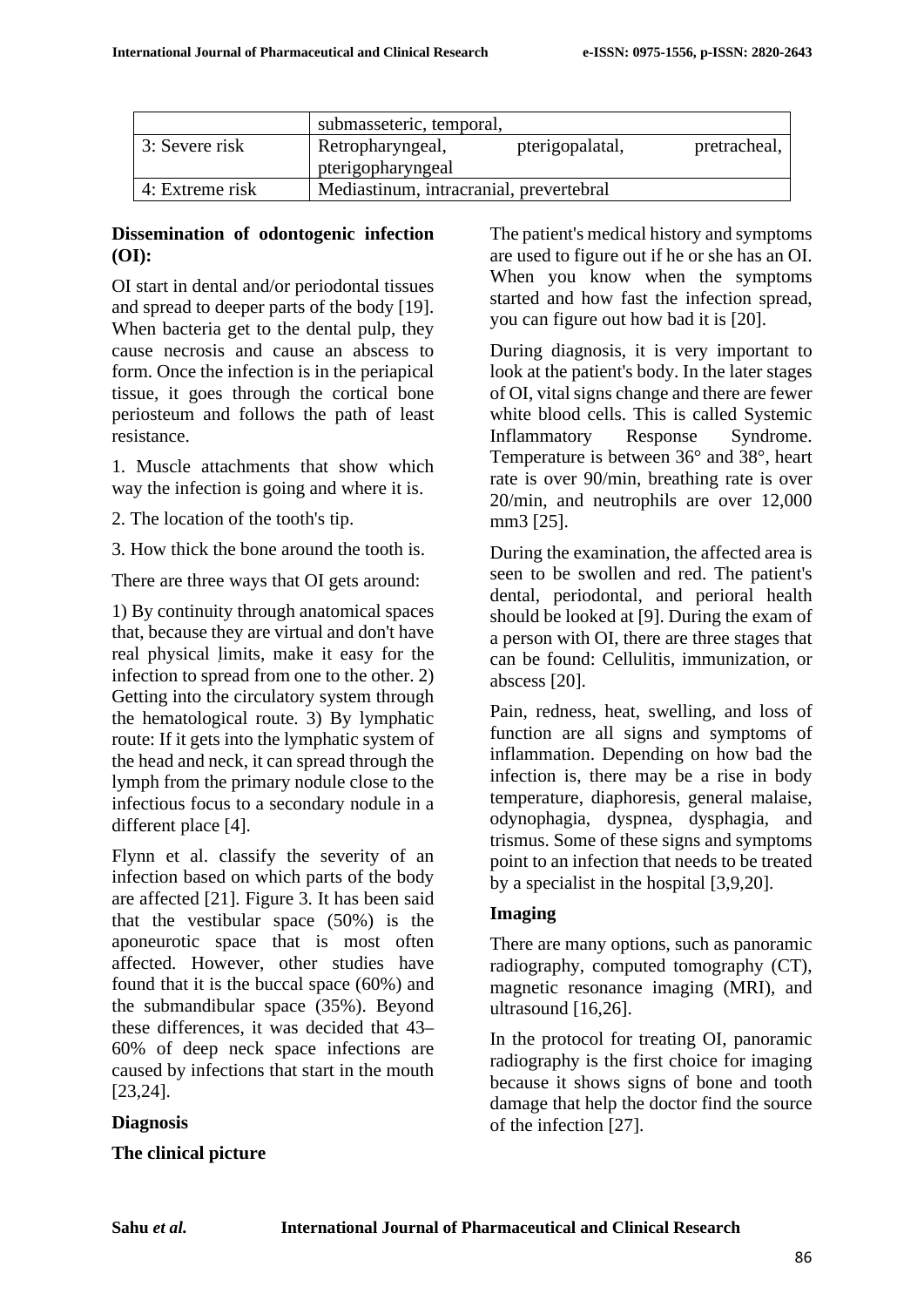| <b>Stages of infection</b> |                            |                                  |                        |  |
|----------------------------|----------------------------|----------------------------------|------------------------|--|
|                            | <b>Edema</b>               | <b>Cellulitis</b>                | <b>Abscess</b>         |  |
|                            | Interstitial fluid<br>from | Spread of bacteria into          | of<br><b>Breakdown</b> |  |
| <b>Definition</b>          | neighboring                | along<br>space<br>with           | liquefactive           |  |
|                            | inflammation<br>or         | interstitial                     | necrosis to<br>form    |  |
|                            | infection                  | accumulation                     | purulence within the   |  |
|                            |                            |                                  | soft tissue            |  |
| <b>Duration</b>            | $0-3$ days                 | $3-7$ days                       | $>$ 5 days             |  |
| Pain                       | Mild-moderate              | Severe                           | Severe                 |  |
| <b>Location</b>            | Diffuse                    | Diffuse                          | Well-circumscribed     |  |
| <b>Palpation</b>           | Soft                       | Tender                           | Fluctuant              |  |
| <b>Skin</b>                | Normal to firm             | Firm                             | Firm to hard           |  |
| of <sub>l</sub><br>Loss    | None to minimal            | Moderate to severe               | Moderate to severe     |  |
| function                   |                            |                                  |                        |  |
| <b>Tissue fluid</b>        | Edema                      | Serosanguineous<br><sub>or</sub> | Collection<br>of       |  |
|                            |                            | purulence                        | purulence              |  |
| <b>Severity</b>            | Mild                       | Moderate to severe               | Severe                 |  |
| <b>Bacteria</b>            | Aerobic                    | Mixed                            | Anaerobic              |  |
| profile                    |                            |                                  |                        |  |

**Table 4: Stages of infection. Adapted from Hupp JR, et al. [20].**



It has been talked about more than once that CT is used too often to diagnose OI. Weyh, et al. published a guideline for CT requests that looks at signs and symptoms as "red flags" that indicate a higher risk of spreading the infection to deep anatomic spaces, which increases the risk of complications [28]. Image 1. Some of them are trismus, trouble breathing, trouble swallowing, not being able to feel the edge

of the lower jaw, and tachycardia [28,29].

Even though MRI is better than other methods for diagnosing changes in bone and soft tissue, it has many drawbacks. For example, it takes a lot of time and money to do. On the other hand, if a CT scanner is not available, an ultrasound can be a great tool for evaluating and telling the difference between areas with pus and areas with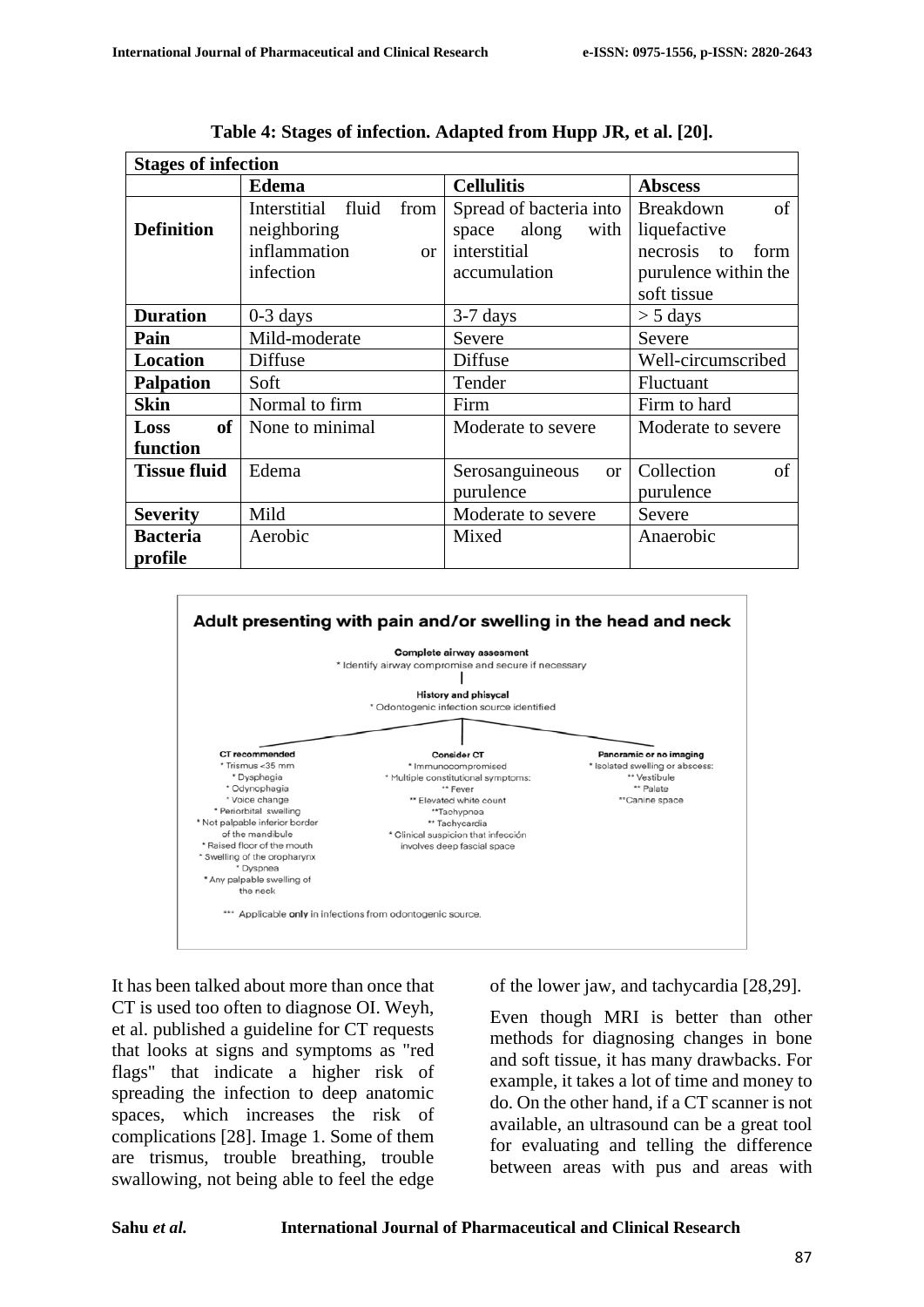blood vessels [16].

### **Lab studies**

Most of the time, lab tests are not asked for when treating an odontogenic infection. But they can be helpful when the infection is in a deep place that makes a physical exam hard. A complete blood count is the test to ask for. In this test, the white blood cells are looked at, but the differential count is given more attention. During the bacterial infection, neutrophils rise above 12,000 mm3, which shows that the immune system is fighting the infection. After treatment, neutrophils return to normal levels, which shows that the infection is gone [19].

## **Culture**

Most of the time, getting rid of the source of the infection, cutting and draining the area, and treating it with drugs are enough to get rid of the infection. Most are localized and can be treated without hospitalization, so culture is not a good reason [28,30].

Culture and bacterial sensitivity testing is done when infections spread quickly to places with a moderate or high risk, when infections come back, when a person doesn't have a strong immune system, or when infections don't get better after 48 hours of antibiotic treatment [20,30].

It is very important to know how to take samples for culture and antibiogram. Bacteria that are part of the normal flora of the skin or mouth should never get into the sample, so the area should be sterilized beforehand [4].

Aspirating at least 2 ml of purulent material is the best way to get a sample. But if incision and drainage are needed, "culturettes" tubes should be made. These are sterile tubes that carry both aerobic and anaerobic bacteria [20].

## **Complications**

In normal systemic situations, the immune system keeps the infection from spreading. so the vast majority of OI are localized. Patients with systemic diseases that weaken their immune systems are more likely to have complications. These complications can be local, affecting nearby tissues in the face and neck, or systemic, spreading to the bloodstream and causing septicemia or an infection far from the source [22]. Due to the closeness of structures like the airway, brain, and heart, early diagnosis and treatment are important to keep the patient's life from being in danger. The OI has a death rate of between 10 and 40% [25].

As a result of an odontogenic infection, many problems have been reported, such as necrotizing mediastinitis [31], Ludwig's angina [32], infratemporal and temporoparietal fossa abscesses [33], deep neck infections [23,24], meningitis [34], osteomyelitis [35], intracranial abscesses [36,37], cavernous sinus thrombosis [38], necrotizing fasci

### **Ludwig angina**

It is the most common thing that can go wrong with OI [2]. It means that there is cellulitis in the submental, submandibular, and sublingual areas on both sides. Is seen as an emergency because it happened so quickly [6]. Ludwig's angina from a dental source usually starts in the second or third lower molar because the dental tips are close to the submandibular and sublingual spaces, which are connected to the submental space and can spread to the pharyngeal spaces until they reach the mediastinum [40].

Some of the most common signs of Ludwig's angina are lingual proptosis and an elevated floor of the mouth, which block the airway and cause shortness of breath, trouble swallowing, slurred speech, and blue skin [4].

The main goal of treatment is to secure the airway, either with an endotracheal tube or a tracheostomy [6]. Eliminating the source of the infection, cutting and draining all infected areas, and giving antibiotics [41].

#### **Osteomyelitis**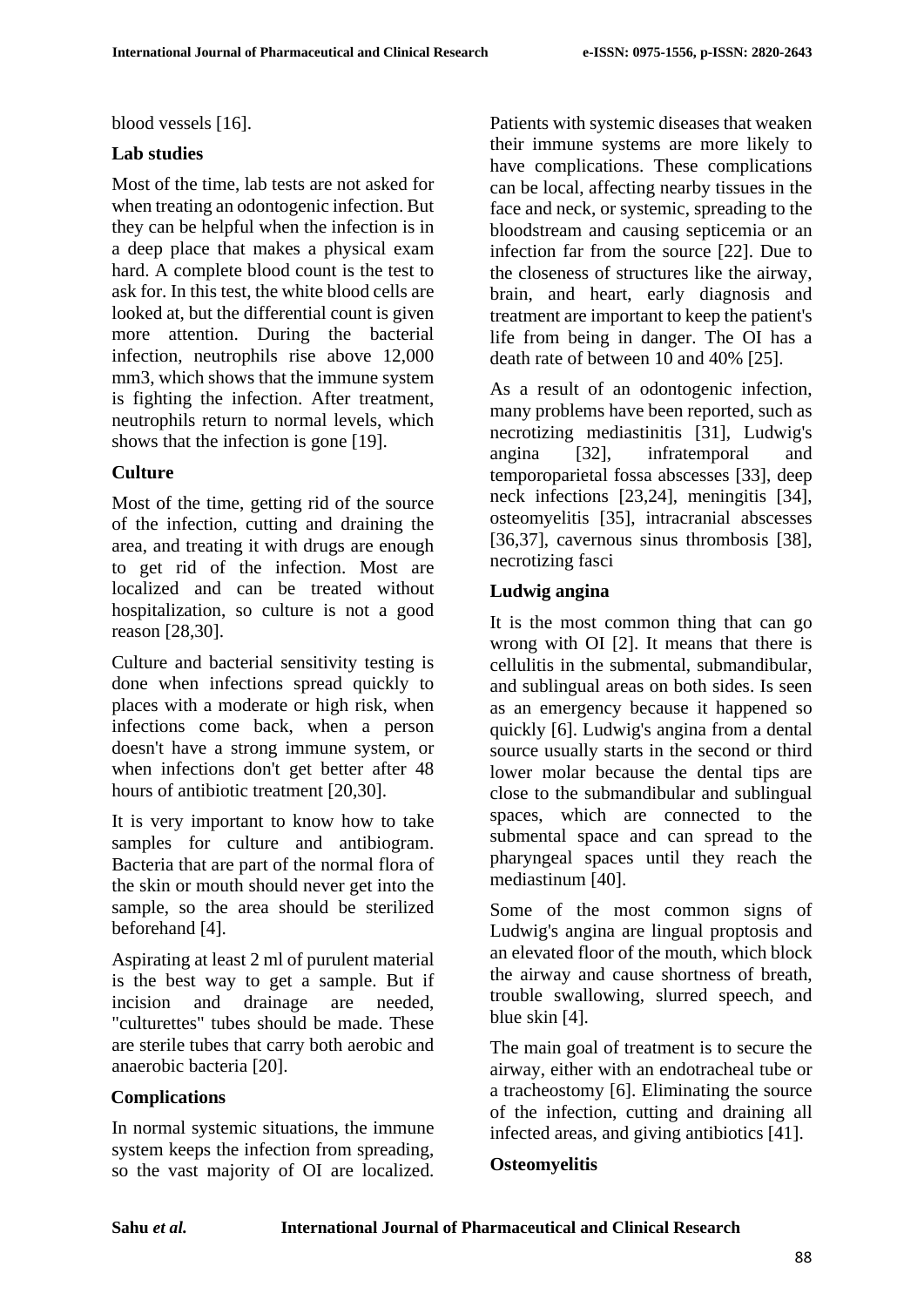Osteomyelitis is a rare infection and inflammation of the medullary zone of the bone. It is caused by a bacterial invasion of the medullary zone of the bone, which can be caused by mandibular trauma, infections that start in the mouth or elsewhere in the body, or infections that spread through the blood. Since there is usually a lot of bone damage, there is a chance that the bone could break [35]. Since the blood vessels of the periosteum don't go through the cortical bone, it happens more often in the mandible [20].

Osteomyelitis is characterized by pain, tenderness, winding paths, pus, and bones that stick together. During the first weeks, there are no signs of infection that can be seen on an x-ray. In the long-term stages, bone sequestrum shows up as a radiolucent image that shows bone destruction and necrosis. An involucrum, which is a halo of more dense bone around the sequestrum, suggests that bone regeneration is a response to inflammation [25]. Broadspectrum antibiotic therapy and a lot of surgical curettage are recommended, as well as bone resection for large bone destruction [2].

## **Thrombosis of the cavernous sinuses**

Is an infection of the sinuses in the head. Because veins don't have valves, blood flows in from many directions. The cavernous sinus is connected to the face by the angular vein, which connects to the superior ophthalmic vein. The inferior ophthalmic vein connects the pterygoid plexus to the palate. No matter how the infection gets to the cavernous sinus, thrombosis happens [9]. But infections coming from the canine area through the angular vein are more common [38].

The nerves III, IV, VI, V1, and V2 are all in the cavernous sinus. You can see ophthalmoplegia, loss of infraorbital and supraorbital sensitivity, mydriasis, ptosis of the eyelids, and amaurosis [38].

Surgery and broad-spectrum antibiotics given through an IV are needed. Most people die if they don't start treatment within the first 4 to 7 days [25,38]. The death rate has gone down to less than 30 percent over time [38].

## **Abscesses in the eyes**

Orbital abscesses are either pre-septal or post-septal, depending on where they are. Because they are so close to the brain, postseptal abscesses can turn into very serious problems [41]. Its symptoms are periorbital swelling, chemosis, proptosis, ophthalmoplegia, and loss of vision [42].

# **Deep neck infections deep in the neck**

Happens when the infection spreads to the back of the neck through anatomical planes, such as the lateral pharyngeal and retropharyngeal spaces [23].

Deep neck infections caused by teeth are the cause of 43% of cases [23], and between 10% and 40% of these cases are fatal [43]. When the airway is blocked, people have trouble breathing, swallowing, and speaking [23]. Because signs may not show up until late in the process, a CT scan is recommended to see how far the infection has spread and where it is [44]. Drainage surgery and antibiotics given through a vein are needed [23].

# **Necrotizing fasciitis.**

Is an infection of the skin and the tissue under the skin that spreads quickly and widely and has a 20–40% mortality rate. Must have aggressive and thorough surgical debridement, fasciotomy, and support for breathing and blood flow [25].

## **Actinomycosis of the face and neck**

An infection that affects the soft tissues of the maxillofacial area, but it can also affect bone tissue [20]. It is caused by an anaerobic gram-positive rod called Actinomyces israelii. It can take days, weeks, months, or even years to get worse [45].

Clinically seen as a reddish-brown discoloration of the mandibular skin and sometimes as suppurative, irregular masses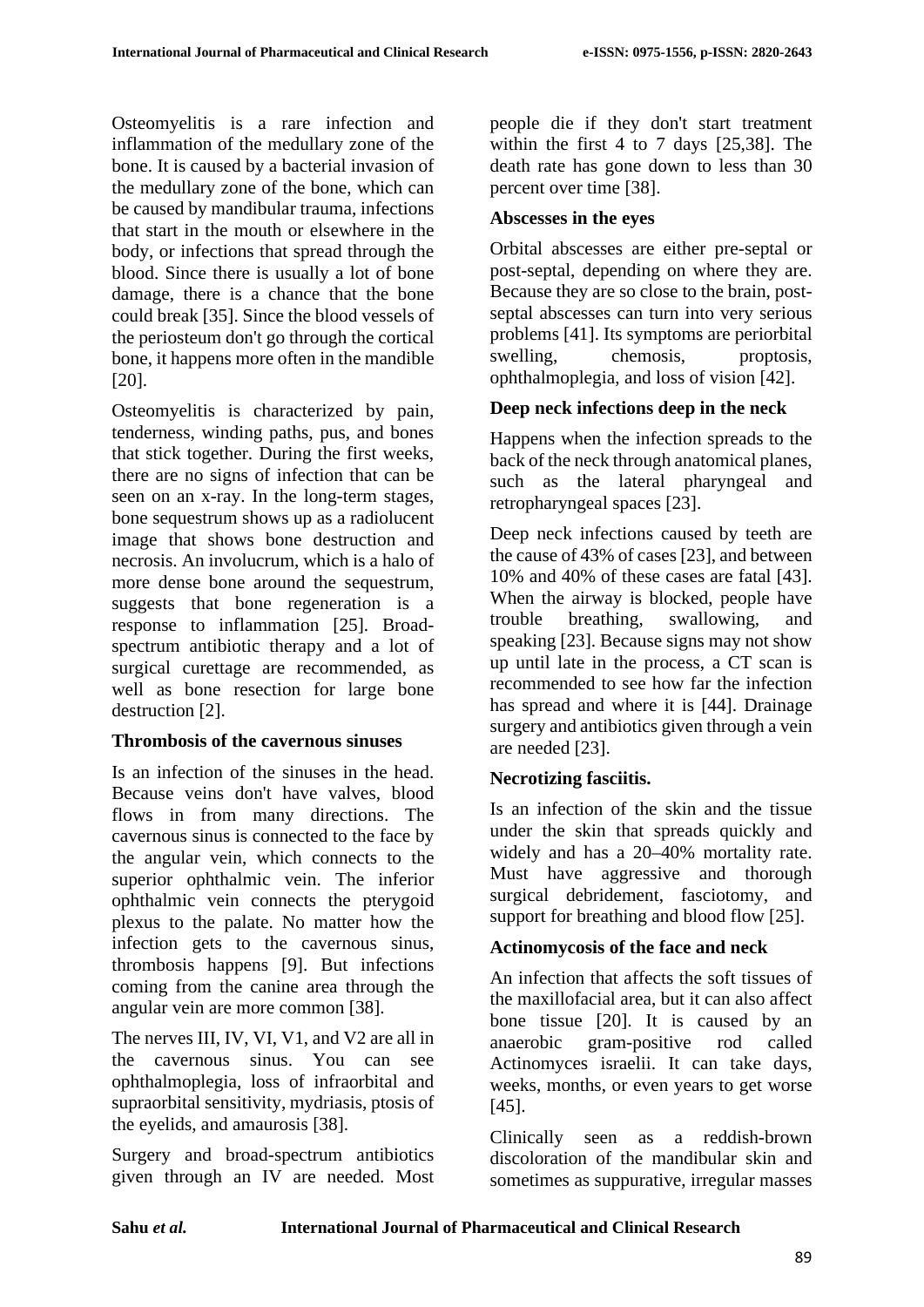on the skin [45]. Unlike other infections, it doesn't spread along anatomical planes. Instead, it breaks through soft tissues and forms a winding path that drains into the skin [20].

Culture results are the only way to make a diagnosis. As an anaerobic bacteria, it is important to be very careful when taking a sample, which should preferably be done by aspiration [45].

For the infection to go away, the source of the infection must be removed, the fistulous tract must be cut out, and a drain must be put in place [20]. Antibiotics like penicillin G, penicillin V, erythromycin, cephalosporins, or clindamycin should be taken with it [45].

## **Blockage of the airway**

When the airway is blocked, extra muscles like the platysma and intercostal will be used to breathe [46], stridor and sibilance will be heard, and the patient's head will be tilted forward or to the side opposite the infection to line up the upper airway with the trachea and help them breathe better. Oxygen levels of less than 94% and clinical signs of airway obstruction are signs that a safe airway should be made by endotracheal intubation, tracheostomy, or cricothyroidotomy [10]. When there is trismus, a fiberscope must be used to intubate the person while they are awake [47–50].

# **Treatment**

Depending on how far along the disease is, OI is treated with a combination of local care, antibiotic therapy, and surgery [19].

# **Local control**

The first treatment should include analgesics to control pain, glycemic balance in diabetic patients, and control of temperature and electrolyte balance, since 250 ml of fluid are lost through sweat for every degree of fever [10,19]. Some authors recommend giving a single dose of 2-3 mg/kg of methylprednisolone or 4-8 mg of dexamethasone over 24 hours to reduce swelling, pain, and trismus [6,16]. In the authors' experience, putting warm physical means on an infected area speeds up the formation of an abscess, so it can be cut open and drained faster.

# **The use of antibiotics**

To choose the right antibiotic, you should look at the stage of the infection, the microorganisms that caused it, how it will be given, the patient's immune system, and the drug's spectrum and effects [2].

Antibiotics should be given in a way that matches the stage of the infection. This is to avoid killing off too many normal microorganisms, which makes it easier for resistant bacteria to take over. During inoculation, only gram-positive aerobic flora is present, so antibiotics with a narrower range, like penicillin V, can be given. In the stage of cellulitis, the flora is mixed, but in the stage of an abscess, the flora is strictly anaerobic, and gramnegative bacilli are more common. Antibiotics with a wide range of effects must be given, like amoxicillin/clavulanic acid, ampicillin/sulbactam, cephalosporins, azithromycin, clindamycin, moxifloxacin, and metronidazole [2,19]. The length of treatment depends on the doctor and how the infection is doing, but it is usually between 2 and 7 days [46].

It is very important to choose between antibiotics that kill bacteria and antibiotics that stop bacteria from growing. Bacteriostatics like macrolides and tetracycline stop bacteria from growing and multiplying. This lets immune system cells get to the infection site and do phagocytosis. Bactericidal antibiotics like penicillin and clindamycin kill bacteria without using the immune system. Because of this, they are the best choice for people whose immune systems aren't working well [2,20].

If the infection gets worse quickly, the first drug doesn't work, or more coverage and killing of bacteria is needed, a double antibiotic regimen should be used. Also,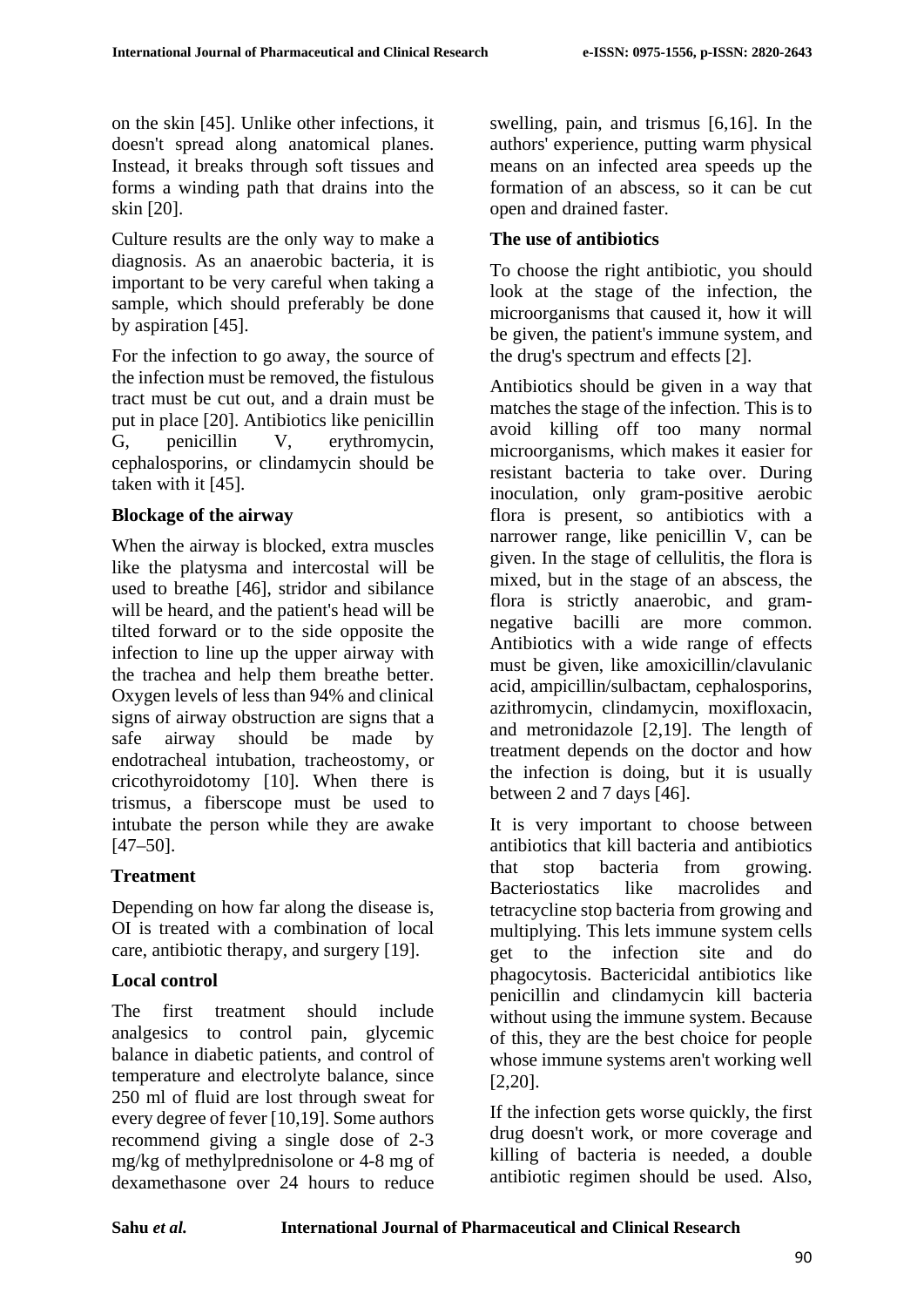antibiotics should be given intravenously when the infection starts to spread from primary areas [2].

#### **Surgery treatment**

Surgical treatment for OI is based on two main ideas: getting rid of the source of the infection and making a cut and draining it [20].

Endodontic treatment or tooth extraction can be used to get rid of the source of the infection. In cases of trismus or acute suppurative pericoronitis, however, it is best to wait a few days for the antibiotic to work, because touching the tissues in this state could spread the infection [10].

The goal of ID is to remove dead or dying tissue and get rid of bacteria in the tissues underneath. When an abscess is drained, the area's hydrostatic pressure drops, which improves blood flow and brings more white blood cells and antibiotics to the infected area [20].

The best time to get an ID is a point of debate. Some doctors say it should be done during the cellulitis stage because it changes the environment of the infection and makes it less likely that it will spread and cause tissue death. In deep neck infections, it is almost impossible to tell from a physical exam or an x-ray if an abscess is forming, so waiting is not a good idea [46]. On the other hand, those who say to wait until an abscess forms do so because antibiotics and getting rid of the source of the infection can cure cellulitis without having to do anything invasive [16].

The cut is made according to certain rules, like staying away from nerve and blood vessel structures, making it as low as possible in the tension zone, following the facial relaxation lines, and being supported by healthy skin and subcutaneous tissue [46]. Inside the mouth, cuts are made where the swelling is the worst or through the gingival sulcus [9]. It may be necessary to use a surgical drain, which lets fluids leave the wound and makes it easier to clean the

area [46].

# **Follow-up**

Mild OI should be checked on after 48 hours to see if the infection is getting worse or getting better [10]. When ID and a drain are used to treat severe OI, the wound needs to be cleaned every day and the drain needs to be changed every 72 hours. Between 48 and 72 hours after surgery, trismus, pain, swelling, and the number of neutrophils should go down [46].

If the patient isn't getting better in the first 48 hours after surgery, lab tests, imaging studies, and antibiotic therapy should be changed until the patient is getting better. Once the patient is no longer contagious, he or she can be sent home. [46].

## **Conclusion**

Odontogenic infections are caused by many different kinds of bacteria, but the most common ones are gram-negative rods and gram-positive cocci. Complications from odontogenic infections can be fatal if they aren't treated properly, and the most important thing to do to get rid of an infection is to get rid of its source and treat it with antibiotics. Is a common pathology, so the doctor should know the basics of how to treat it to stop it from getting worse and putting the patient's life at risk. This work gives guidelines for diagnosing and treating odontogenic infections and gives information about how they show up and what problems they might cause.

## **Abbreviations**

OI: Odontogenic Infection; ID: Incision and Drainage; CT: Computed Tomography; MRI: Magnetic Resonance Imaging

#### **References**

1. Monasterio RB, Henriquez SG. Prevalence and characterization of Odontogenic Infections in the Public Assistance Emergency Hospital between the Months of July to September of the Year 2015: Prospective Study. 12.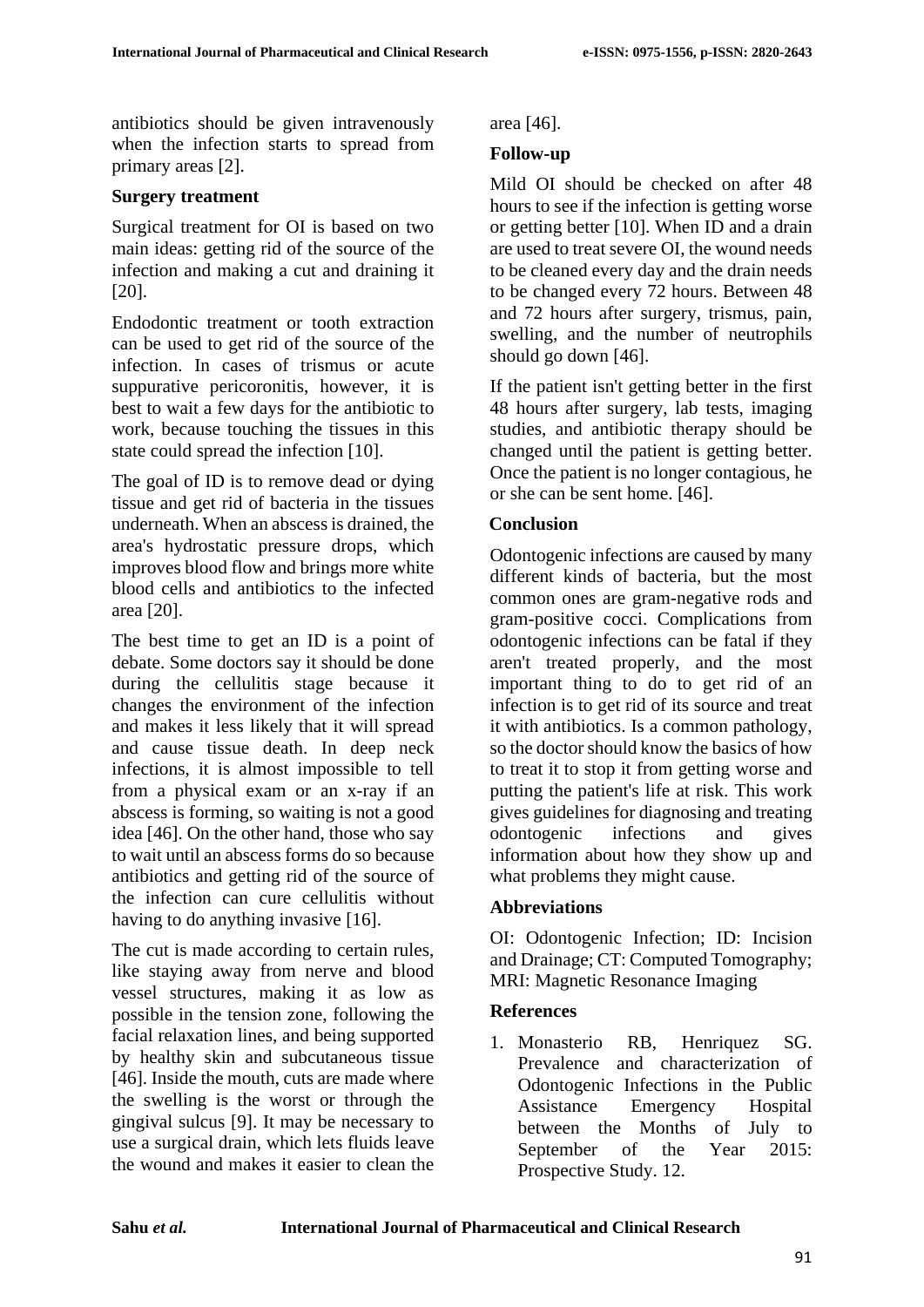- 2. Topazian RG, Goldberg MH, Hupp JR (2002) Oral and Maxillofacial Infections. (4th edn), Philadelphia, London, New York, St. Louis, Sydney, Toronto: W.B. Saunders Company.
- 3. Gonçalves L, Lauriti L, Yamamoto MK, Luz JGC. Characteristics and Management of Patients Requiring Hospitalization for Treatment of Odontogenic Infections. Journal of Craniofacial Surgery 2013:24: e458 e462.
- 4. Ogle OE. Odontogenic Infections. Dental Clinics of North America 2017:61: 235-252.
- 5. Rastenienė R, Pūrienė A, Aleksejūnienė J, Pečiulienė V, Zaleckas L. Odontogenic Maxillofacial Infections: A Ten-Year Retrospective Analysis. Surgical Infections 2015:16: 305-312.
- 6. DeAngelis AF, Barrowman RA, Harrod R, Nastri AL. Review article: Maxillofacial emergencies: Oral pain and odontogenic infections: Oral Pain and Odontogenic Infections. Emerg Med Australas 2014:26: 336-342.
- 7. Gordon NC, Connelly S. Management of head and neck infections in the immunocompromised patient. Oral and Maxillofacial Surgery Clinics of North America 200315: 103- 110.
- 8. Rich R, Fleisher T, Schwartz B, et al. Clincial immunology and practice.3rd ed. St. Louis: Mosby-Yearbook Inc. 2008.
- 9. Troeltzsch M, Lohse N, Moser N, Kauffman P, Cordesmeyer R, et al. (2015) A review of pathogenesis, diagnosis, treatment options, and differential diagnosis of odontogenic infections: A rather mundane pathology? Quintessence International 2015:46: 351-361.
- 10. Velasco MI, Soto NR. Principios para el tratamiento de infecciones odontogénicas con distintos niveles de complejidad. Rev Chil Cir 2012:64: 586-598.
- 11. Peters S, Wormuth W, Sonis T Risk Factors Affecting Hospital Length of

Stay in Patients With Odontogenic Maxillofacial Infections. J Oral Maxillofac Surg 1996:54: 1386- 1391.

- 12. Park J, Lee JY, Hwang DS, Kim YD, Shin SH, et al. A retrospective analysis of risk factors of oromaxillofacial infection in patients presenting to a hospital emergency ward. Maxillofac Plast Reconstr Surg 2019:41: 49.
- 13. Castellanos Suárez JL, Díaz Guzmán LM, Lee Gomez EA. Medicina en Odontología: manejo dental de paceintes conenfermedades sistémicas. (3rd edn), México DF, México: El Manual Moderno 2015;186-216.
- 14. Berlanga-Acosta J. Cellular and molecular insights into the wound<br>healing mechanism in diabetes. mechanism in diabetes. Biotecnologíaaplicada 2010:27: 255- 261.
- 15. Haug RH. The changing microbiology of maxillofacial infections. Oral and Maxillofacial Surgery Clinics of North America 2003:15: 1-15.
- 16. Taub D, Yampolsky A, Diecidue R, Gold L. Controversies in the Management of Oral and Maxillofacial Infections. Oral and Maxillofacial Surgery Clinics of North America 29: 2017:465-473.
- 17. Brook I, Sandor G, Jeffcoat M, Samaranayake L, Vera Rojas J. Clindamicinaparael tratamiento de infecciones dentales. Revista ADM 2007:64: 230-237.
- 18. Peters BM, Jabra-Rizk MA, O'May GA, Costerton JW, Shirtliff ME. Polymicrobial Interactions: Impact on Pathogenesis and Human Disease. Clinical Microbiology Reviews 2012:25: 193-213.
- 19. Loredo SBE, Romo MSA, Frías MÁN, Vargas LOS. Principios fundamentales para el diagnóstico, manejo y tratamiento de las infecciones odontogénicas. Revisión de la literatura. Revista Odontológica Mexicana 2020:24: 9-19.
- 20. Hupp JR, Ellis EI, Tucker MR. Contemporary Oral and Maxillofacial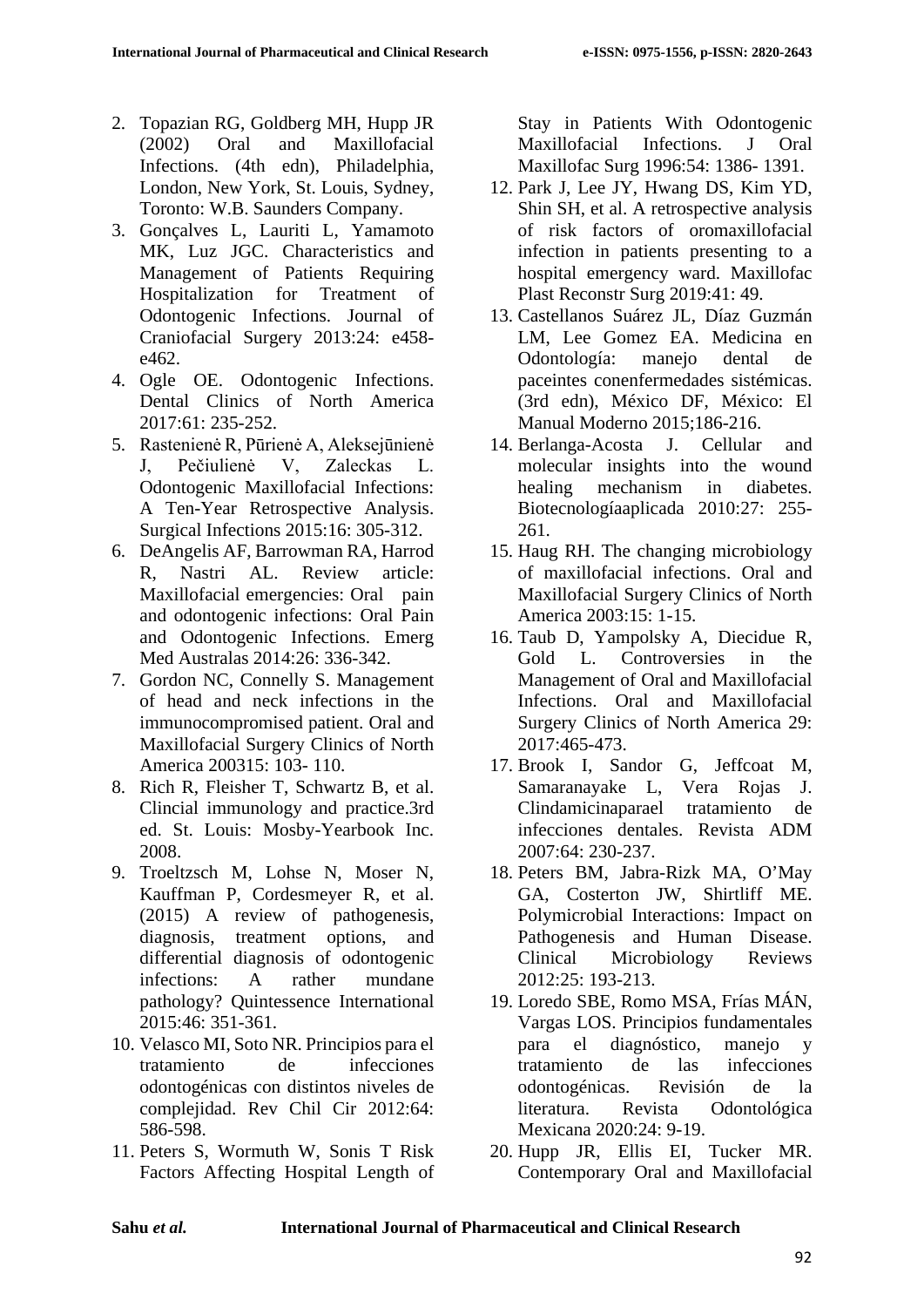Surgery. (7th edn), Philadelphia, PA: Elsevier 2019:318-363.

- 21. Flynn T, Wiltz M, Adamo A, Levy M, McKitnick J, et al. Predicting lenght of hospital stay and penicilin failure in severe odontogenic infections. Int J Oral Maxillofac Surg 1999:28: 48.
- 22. Seppänen L, Lauhio A, Lindqvist C, Suuronen R, Rautemaa R. Analysis of systemic and local odontogenic infection complications requiring hospital care. Journal of Infection 2008:57: 116-22.
- 23. Yılmaz S, Baş B, Özden B, Selçuk Ü, ÇengelKurnaz S. Deep neck infection after thrid molar extraction. J Istanbul Univ Fac Dent 2015:49: 41-45.
- 24. da Silva Junior AF, de Magalhaes Rocha GS, da Silva Neves de Araujo CF, Franco A, Silva RF. Deep neck infection after third molar extraction: A case report. J Dent Res Dent Clin Dent Prospects 2017:11: 166-169.
- 25. Bali R, Sharma P, Gaba S, Kaur A, Ghanghas P. A review of complications of odontogenic infections. Natl J MaxillofacSurg 2015:6: 136-143.
- 26. Mardini S, Gohel A. Imaging of Odontogenic Infections. Radiologic Clinics of North America 2018:56: 31- 44.
- 27. Sklavos A, Beteramia D, Delpachitra SN, Kumar R. The panoramic dental radiograph for emergency physicians. Emerg Med J 2019:36: 565-571.
- 28. Weyh AM, Dolan JM, Busby EM, Smith SE, Parsons ME, et al. Validated image ordering guidelines for odontogenic infections. International J Oral Maxillofac Surg 2021:50: 627- 634.
- 29. Christensen BJ, Park EP, Suau S, Beran D, King BJ. Evidence-Based Clinical Criteria for Computed Tomography Imaging in Odontogenic Infections. J Oral Maxillofac Surg 2019:77: 299- 306.
- 30. Miloro M, Ghali GE, Larsen PE, Waite PD. Peterson's Principles of Oral and Maxillofacial Surgery. (3rd edn),

Shelton, Connecticut: People's Medical Publishing House- USA, 2011:841- 859.

- 31. Moncada R, Warpeha R, Pickleman J, Spak M, Cardoso M, et al. Mediastinitis from odontogenic and deep cervical infection. Anatomic pathways of propagation. Chest 1978:73: 497-500.
- 32. Miller CR, Von Crowns K, Willoughby V. Fatal Ludwig's Angina: Cases of Lethal Spread of Odontogenic Infection. Academic Forensic Pathology 2018:8: 150-169.
- 33. Chatterji P, Goyal I. Temporoparietal and Infratemporal fossa abscess as a complication of dental extraction-a rare and potentially lethal condition. Asian J Med Sci 2018:9: 57-60.
- 34. Cariati P, Cabello-Serrano A, Monsalve-Iglesias F, Roman-Ramos M, Garcia-Medina B. Meningitis and subdural empyema as complication of pterygomandibular space abscess upon tooth extraction. J Clin Exp Dent 2016:8: e469-e472.
- 35. González-Navarro B, Arranz-Obispo C, Albuquerque R, Jané-Salas E, López-López J. Osteomyelitis of the jaw (with pathological fracture) following extraction of an impacted wisdom tooth. A case report. J Stomatol Oral and Maxillofac Surg 2017:118: 306- 309.
- 36. Maraki S, Papadakis IS, Chronakis E, Panagopoulos D, Vakis A. Aggregatibacteraphrophilus brain abscess secondary to primary tooth extraction: Case report and literature review. Journal of Microbiology, Immunology and Infection 2016:49: 119-122.
- 37. Moazzam AA, Rajagopal SM, Sedghizadeh PP, Zada G, Habibian M. Intracranial bacterial infections of oral origin. J Clin Neurosci 2015:22: 800- 806.
- 38. Aggarwal K, Rastogi S, Joshi A, Kumar A, Chaurasia A, et al. Cavernous sinus thrombosis following dental extraction: A rare case report and forgotten entity.